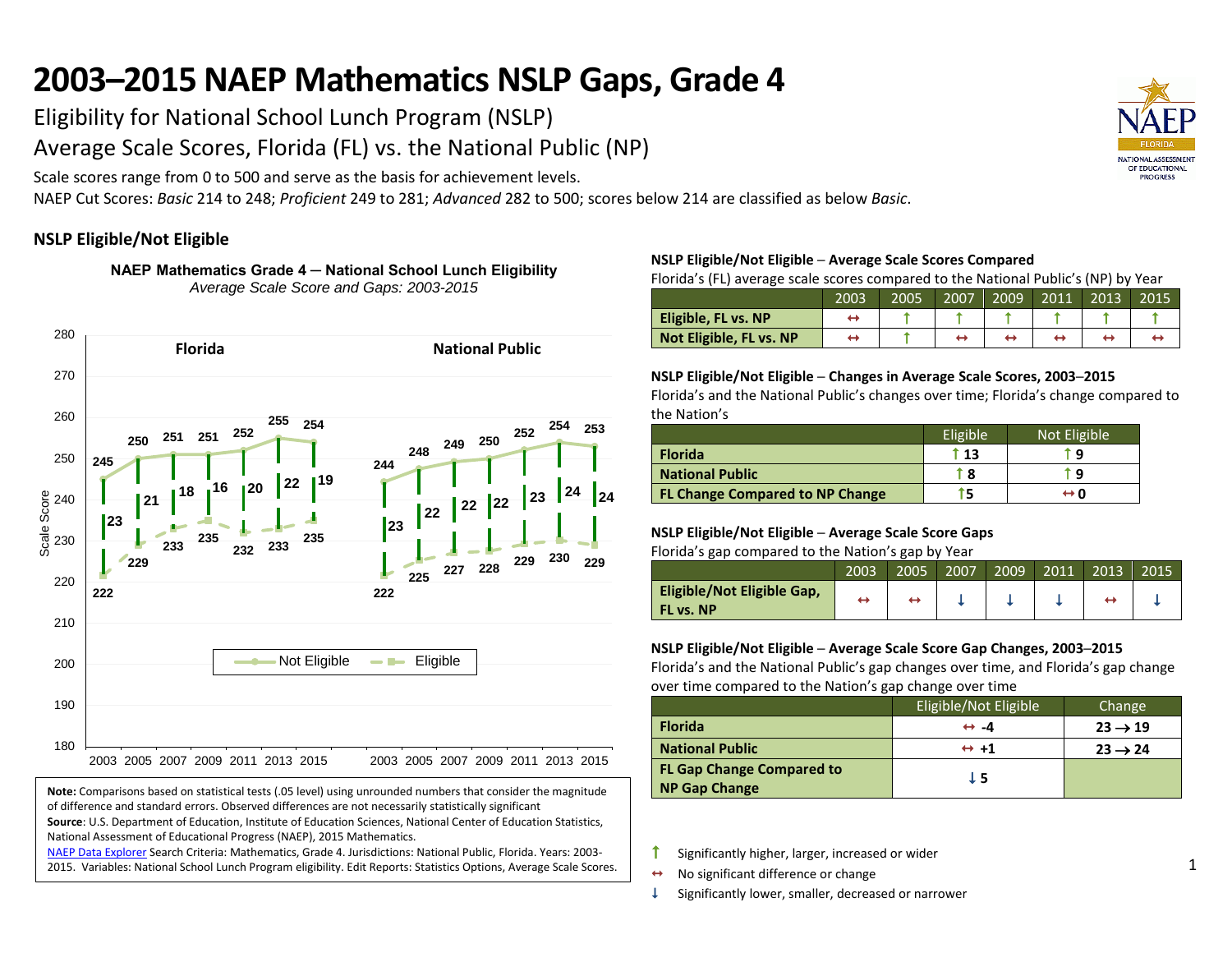# **2003–2015 NAEP Mathematics NSLP Gaps, Grade 4**

Eligibility for National School Lunch Program (NSLP) At or above *Basic*, Florida (FL) vs. the National Public (NP)

Scale scores range from 0 to 500 and serve as the basis for achievement levels.

NAEP Cut Scores: *Basic* 214 to 248; *Proficient* 249 to 281; *Advanced* 282 to 500; scores below 214 are classified as below *Basic*.

# **NSLP Eligible/Not Eligible**



**Note:** Comparisons based on statistical tests (.05 level) using unrounded numbers that consider the magnitude of difference and standard errors. Observed differences are not necessarily statistically significant. At or above *Basic*: Partial mastery of prerequisite knowledge and skills needed for proficient work.

**Source:** U.S. Department of Education, Institute of Education Sciences, National Center of Education Statistics, National Assessment of Educational Progress (NAEP), 2015 Mathematics.

[NAEP Data Explorer](http://nces.ed.gov/nationsreportcard/naepdata/) Search Criteria: Mathematics, Grade 4. Jurisdictions: National Public, Florida. Years: 2003- 2015. Variables: National School Lunch Program eligibility. Edit Reports: Statistics Options, Achievement Levels, Cumulative.

## **NSLP Eligible/Not Eligible ─ Percent at or above** *Basic* **Compared**

Florida's (FL) percentage at or above *Basic* compared to the National Public's (NP) by Year

|                            | 2003 | 2005 | 2007 | 2009 | 2011 | 2013 | 2015 |
|----------------------------|------|------|------|------|------|------|------|
| <b>Eligible, FL vs. NP</b> |      |      |      |      |      |      |      |
| Not Eligible, FL vs. NP    |      |      |      |      |      |      |      |

### **NSLP Eligible/Not Eligible ─ Changes in Percent at or above** *Basic* **Compared, 2003─2015**

Florida's and the National Public's changes over time; Florida's change compared to the Nation's

|                                        | Eligible | Not Eligible |
|----------------------------------------|----------|--------------|
| <b>Florida</b>                         | t 17     | T 5          |
| <b>National Public</b>                 | t 10     |              |
| <b>FL Change Compared to NP Change</b> | -6       | ⇔n           |

## **NSLP Eligible/Not Eligible ─ Percent at or above** *Basic* **Gaps**

Florida's gap compared to the Nation's gap by Year

|                                         | 2003 | 2005 | 2007 | 2009 | 2011 | 2013 | 2015 |
|-----------------------------------------|------|------|------|------|------|------|------|
| Eligible/Not Eligible Gap,<br>FL vs. NP |      |      |      |      |      |      |      |

#### **NSLP Eligible/Not Eligible ─ Percent at or above** *Basic* **Gaps, 2003─2015**

Florida's and the National Public's gap changes over time; Florida's gap change compared to the Nation's gap change over time

|                                  | Eligible/Not Eligible | Change              |
|----------------------------------|-----------------------|---------------------|
| <b>Florida</b>                   | J 11                  | $25 \rightarrow 14$ |
| <b>National Public</b>           | I 5                   | $26 \rightarrow 20$ |
| <b>FL Gap Change Compared to</b> | $\leftrightarrow$ 6   |                     |
| <b>NP Gap Change</b>             |                       |                     |

 $\uparrow$  Significantly higher, larger, increased or wider

- $\leftrightarrow$  No significant difference or change
- $\downarrow$  Significantly lower, smaller, decreased or narrower